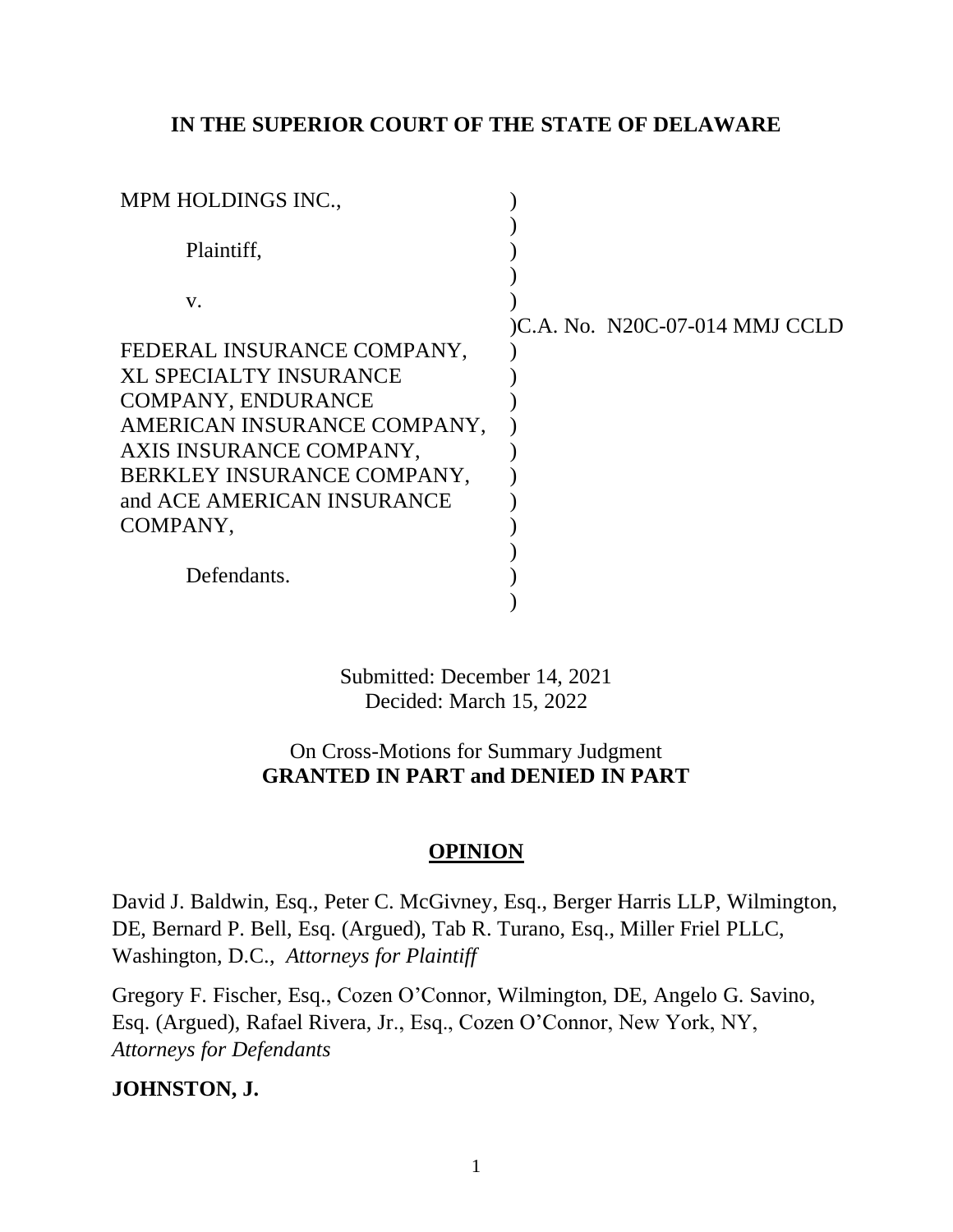## **FACTUAL AND PROCEDURAL CONTEXT**

## *Underlying Litigation*

MPM Holdings Inc. ("MPM") seeks insurance coverage for defense costs and indemnification. MPM further alleges that Federal Insurance Company ("Federal"), its primary D&O insurer, has breached its duty of good faith and fair dealing.

MPM brought the underlying litigation, contending that MPM and certain officers and directors acted improperly in connection with a merger that closed on May 15, 2019. Defendants in the merger action are alleged to have breached their fiduciary duties by negotiating the merger to further their own interests and those of private equity investors in a manner that failed to maximize the value of MPM shares. MPM shareholders filed a pre-closing Section 220 books and records action; three consolidated post-merger appraisal actions; and a putative stockholders' class action ("SCA"), all in the Delaware Court of Chancery. Following consolidation of the appraisal and SCA, the appraisal complaints were amended to add breach of fiduciary duty claims. The resulting consolidated action remains pending and is captioned *In re Appraisal of MPM Holdings Inc. Appraisal and Stockholder Ligitation* ("Consolidated Action")*.* 1

 ${}^{1}$ No. 2019-0519-JTL (Del. Ch.).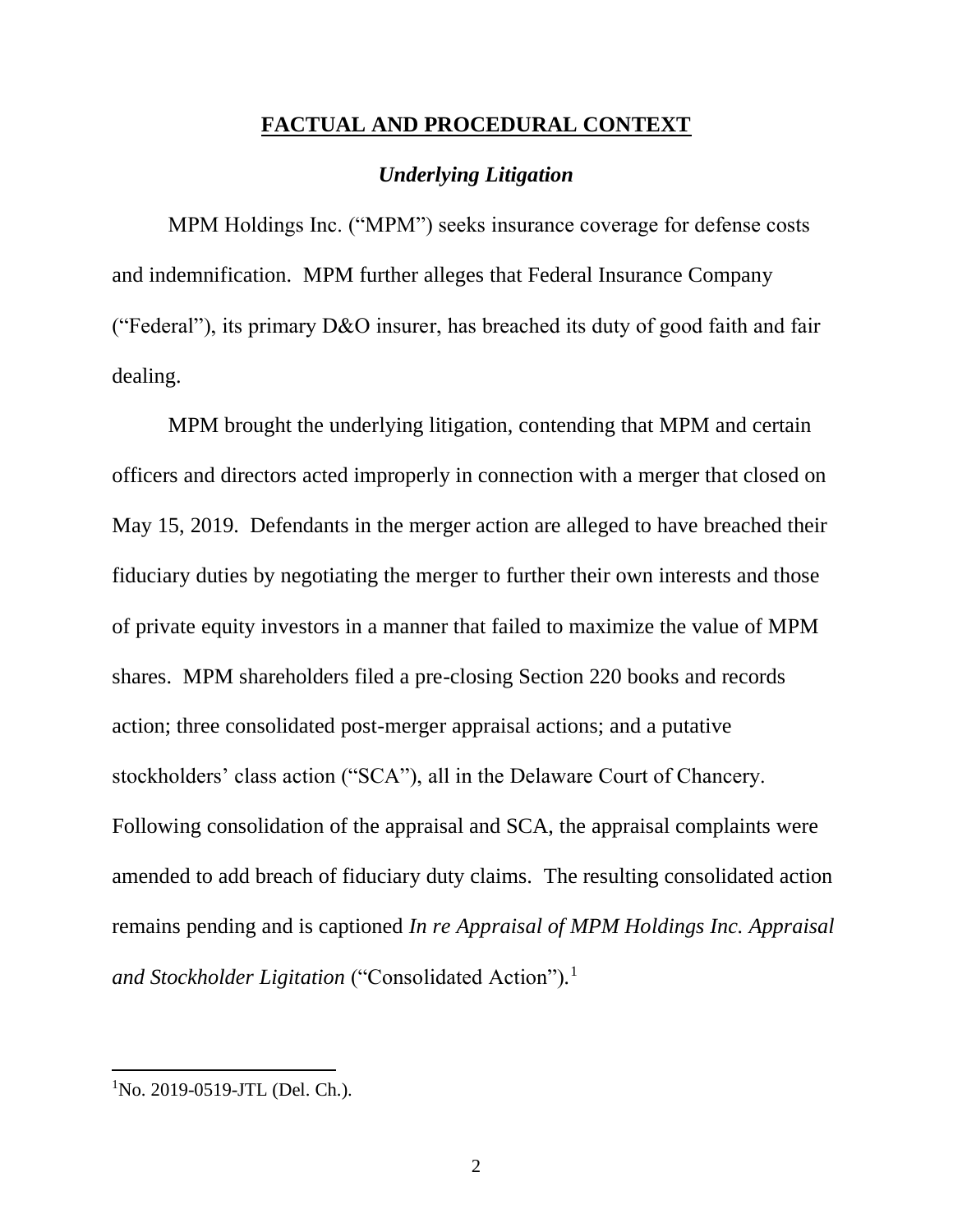#### *Federal Insurance Policy*

The Federal Primary Directors & Officers and Entity Securities Liability Insurance Policy provides \$10 million in coverage for "Claims" first made during the policy period of July 1, 2018 to July 1, 2019, subject to a \$1 million retention ("Policy"). The Policy Endorsement/Rider No. 38 expanded coverage for "Securities Claims" to include any "Merger Objection Claim" defined as:

a Claim based upon, arising from, or in consequence of any proposed or actual acquisition of an Organization, or of all or substantially all of the Organization's assets by another entity, or the merger or consolidation of the Organization into or with another entity such that the Organization is not the surviving entity, or the obtaining by any person, entity or affiliated group of persons or entities of the right to elect, appoint or designate more than 50% of the directors, management committee members, or members of the management board of the Organization, or similar transaction.

The Policy defines "Claim" to include any demand for monetary or nonmonetary relief, or any proceeding against the Insured for a "Wrongful Act." "Wrongful Act" includes "any act, error, misstatement, misleading statement, act omission, neglect, or breach of duty committed, attempted, or allegedly committed or attempted by...the Organization." "Loss" includes amounts the Insured "becomes legally obligated to pay as a result of any claim," as well as "Defense Costs." The Policy obligates Federal to advance Defense Costs.

"Related Claims" are "deemed a single Claim made in the Policy Period in which the earliest of such Related Claims was either first made or deemed to have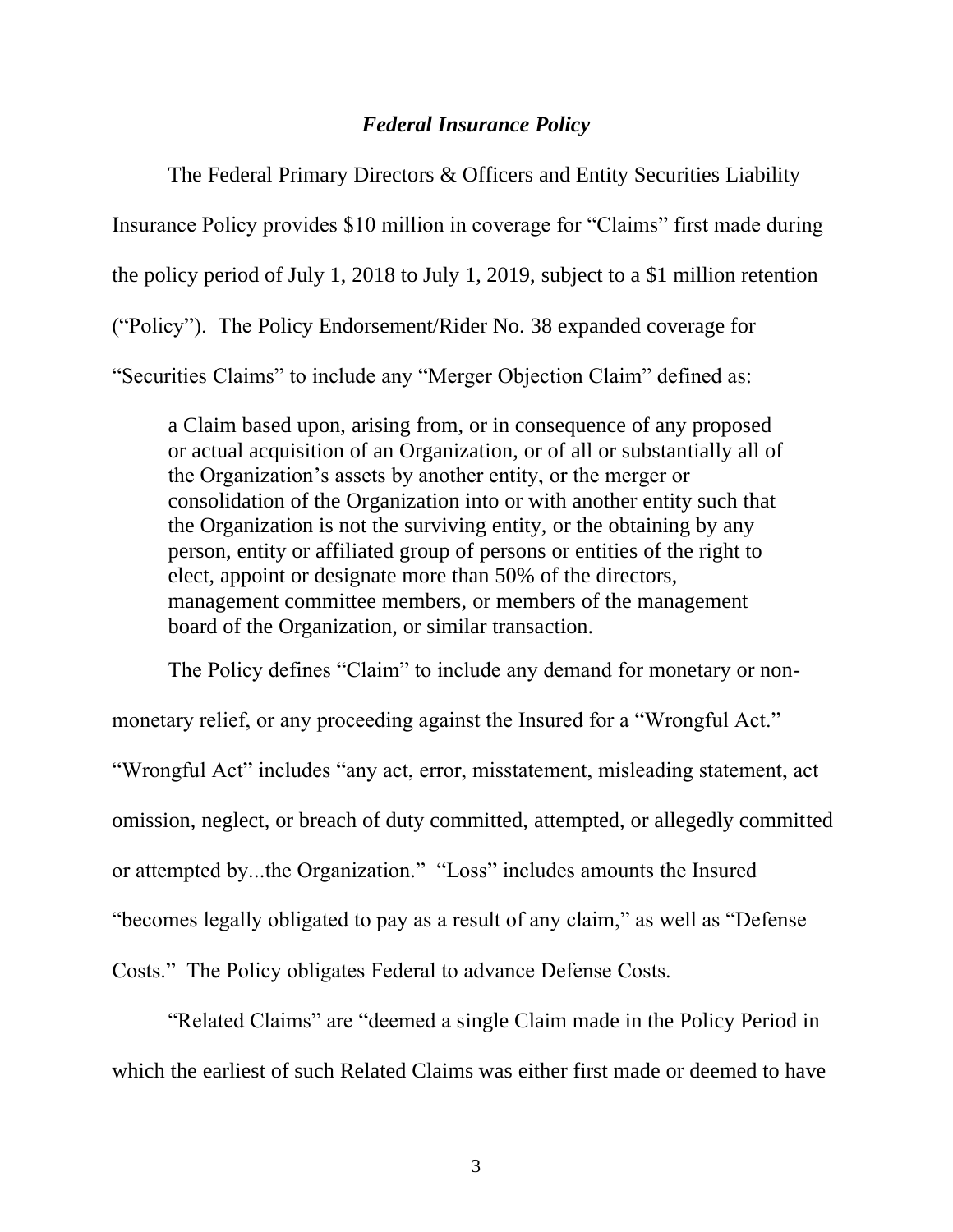been made...." The Policy's run-off endorsement covers "that portion of any such Claim based upon, arising from or in consequence of the same or related facts, circumstances or Wrongful Acts first occurring prior to the Run-Off Date." The "Run-Off Date" is the effective date of the "Acquisition." The "Run-Off Period" is 6 years "commencing as of the Run-Off Date." "Organization" includes "Successor Company" to MPM.

MPM provided Federal with notice of the various cases involved in the underlying litigation. Federal acknowledged coverage for the Section 220 case and the proposed class action (pursuant to a reservation of rights). Federal denied coverage for the appraisal actions on the grounds that seeking "to assert a shareholder's statutory right to appraisal [does] not allege a Wrongful Act...."

Federal subsequently denied coverage for the filed SCA, stating that "none of the individual defendants...are Insured persons under the Policy...."

MPM filed this Superior Court case on July 2, 2020. MPM requests declaratory judgment and relief for breach of contract and bad faith. On August 6, 2020, Federal changed its position and agreed to advance defense costs for the SCA. Federal filed a Counterclaim seeking declaratory relief that MPM is not entitled to defense or indemnity coverage under the Policy for the appraisal actions.

4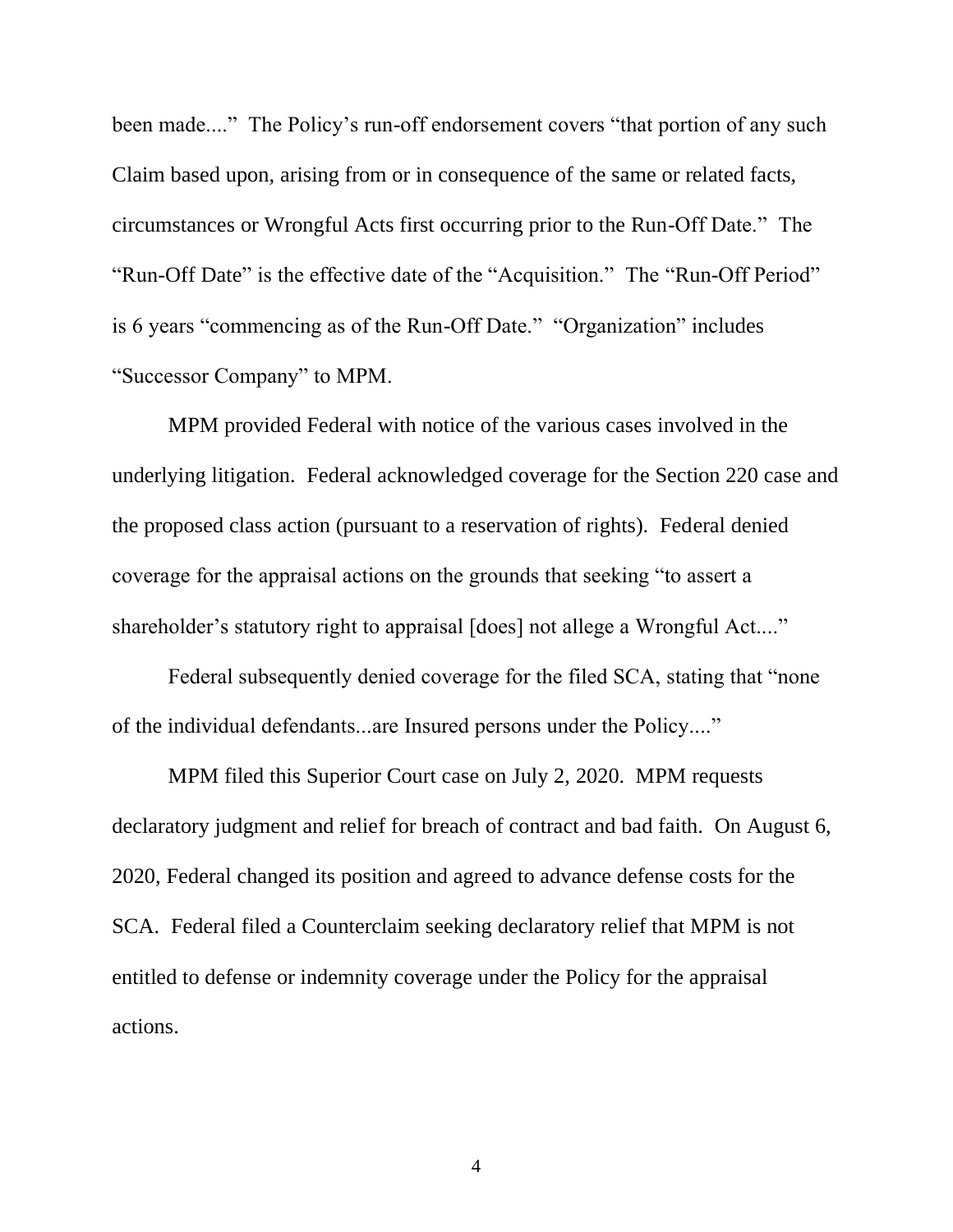#### **SUMMARY JUDGMENT STANDARD**

Summary judgment is granted only if the moving party establishes that there are no genuine issues of material fact in dispute and judgment may be granted as a matter of law.<sup>2</sup> All facts are viewed in a light most favorable to the non-moving party.<sup>3</sup> Summary judgment may not be granted if the record indicates that a material fact is in dispute, or if there is a need to clarify the application of law to the specific circumstances.<sup>4</sup> When the facts permit a reasonable person to draw only one inference, the question becomes one for decision as a matter of law.<sup>5</sup> If the non-moving party bears the burden of proof at trial, yet "fails to make a showing sufficient to establish the existence of an element essential to that party's case," then summary judgment may be granted against that party.<sup>6</sup>

Superior Court Rule 56(h) provides:

Where the parties have filed cross motions for summary judgment and have not presented argument to the Court that there is an issue of fact material to the disposition of either motion, the Court shall deem the motions to be the equivalent of a stipulation for decision on the merits based on the record submitted with the motions.<sup>7</sup>

 $2$  Super. Ct. Civ. R. 56(c).

<sup>3</sup> *Burkhart v. Davies*, 602 A.2d 56, 58–59 (Del. 1991).

 $4$  Super. Ct. Civ. R. 56(c).

<sup>5</sup> *Wooten v. Kiger*, 226 A.2d 238, 239 (Del. 1967).

<sup>6</sup> *Celotex Corp. v. Catrett*, 477 U.S. 317, 322 (1986).

 $<sup>7</sup>$  Super. Ct. Civ. R. 56.</sup>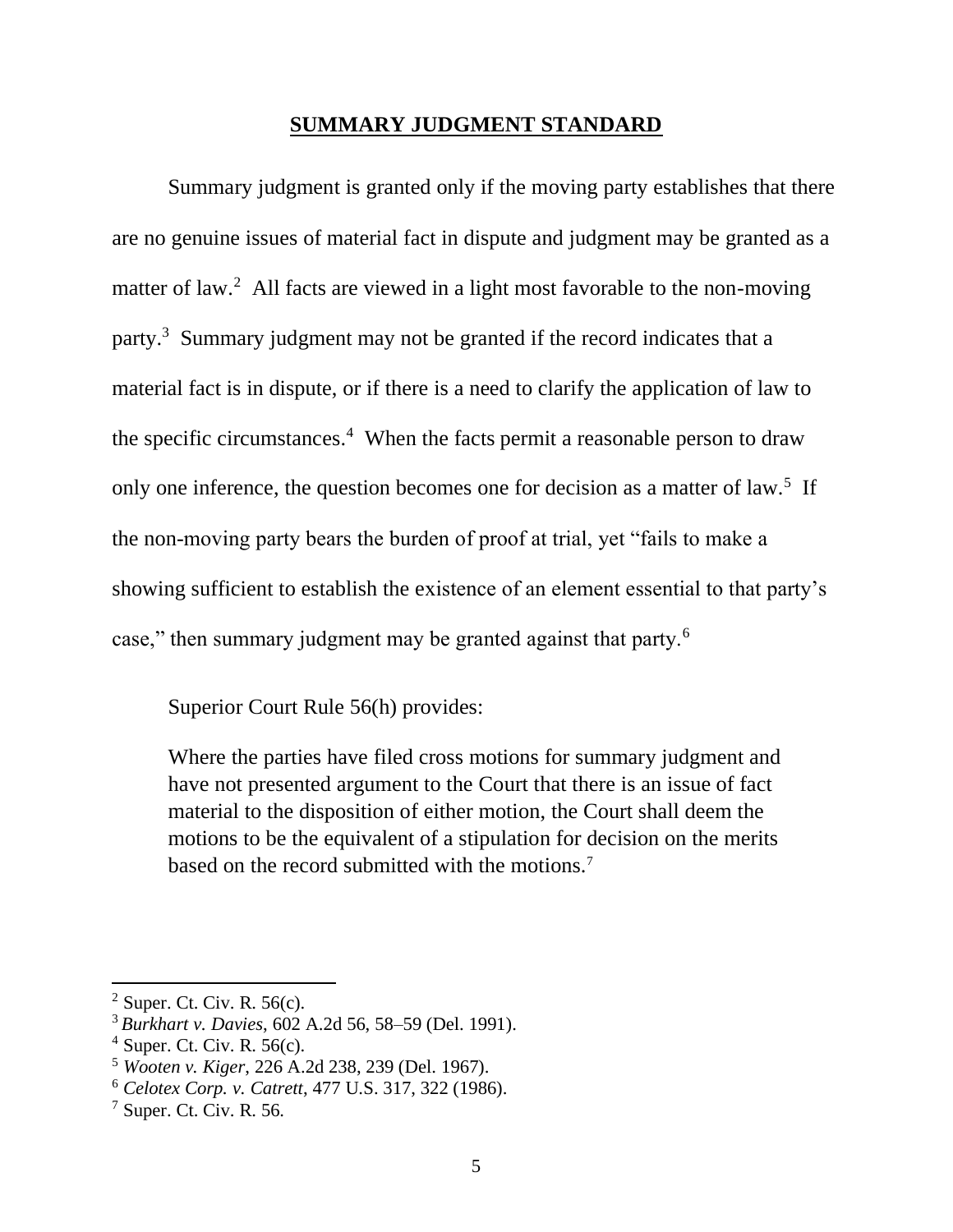The Court will evaluate any contested facts pursuant to Rule 56(c). All facts are viewed in a light most favorable to the non-moving party.<sup>8</sup> The Court will evaluate the facts relating to each precise issue. The Court will take all reasonable inferences into consideration.

#### **ANALYSIS**

MPM seeks an order declaring that Federal is obligated to reimburse or advance MPM's attorneys' fees and costs incurred in defense of the Appraisal Action. MPM argues that the Appraisal Action: is a Merger Objection Claim arising from alleged Wrongful Acts; and triggers coverage under the Run-Off Endorsement. MPM requests an amount to be determined by the Court through further proceedings, as appropriate, and subject only to any applicable retention or limit in the Policy.

MPM further requests that the Court deny Federal's Cross-Motion for Summary Judgment, and grant declaratory judgement. MPM contends that:

- (1) MPM has not made a claim under Insuring Clause (C);
- (2) If MPM's motion is granted, Federal's cross-motion is moot; or
- (3) If MPM's motion is denied, MPM's claims in regard to the underlying Class Action remain justiciable and questions of fact preclude summary judgment; and
- (4) Questions of fact preclude summary judgment on MPM's claim for bad faith claims handling.

<sup>8</sup> *Burkhart v. Davies*, 602 A.2d 56, 58–59 (Del.).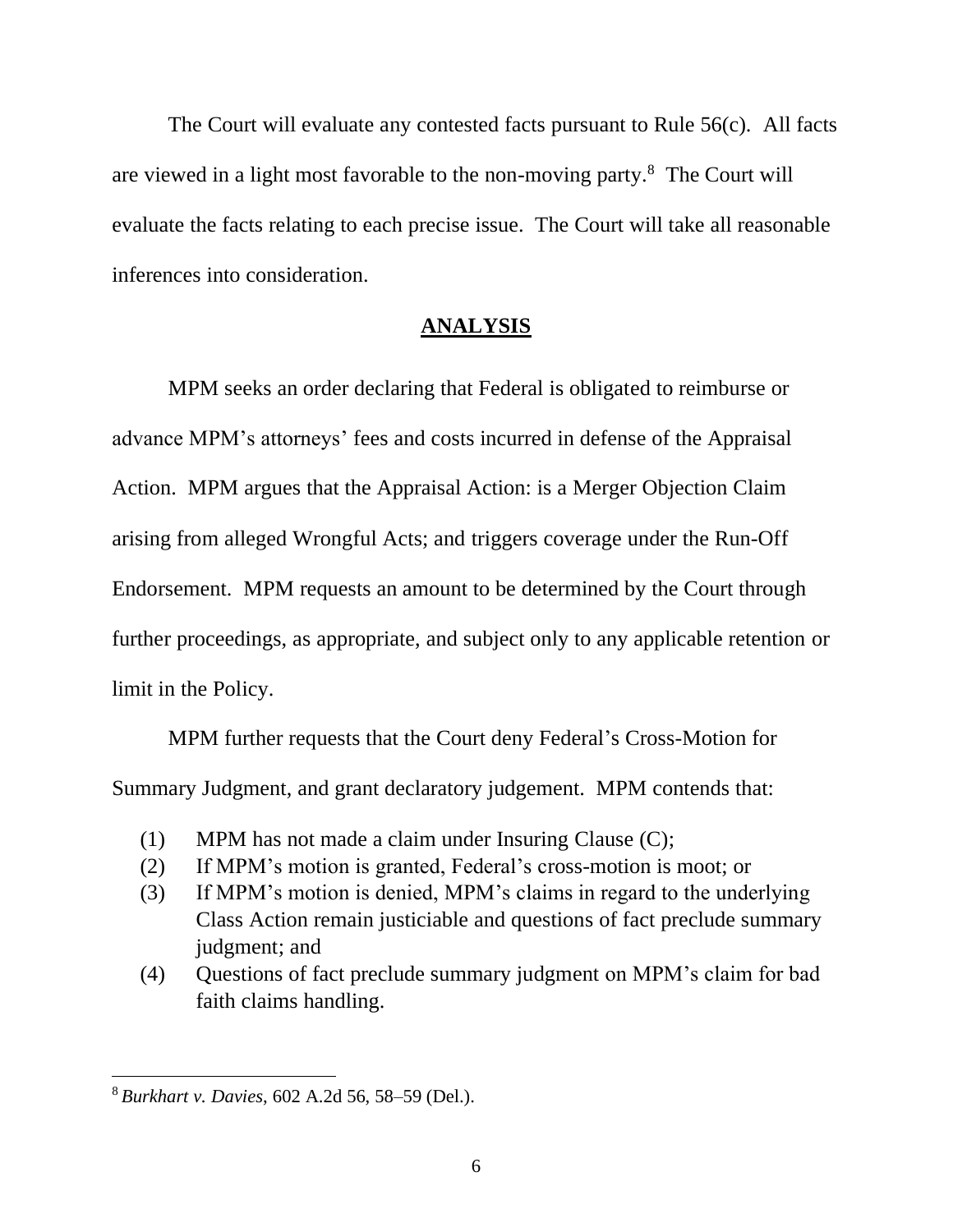Federal seeks an Oder denying MPM's Motion for Partial Summary

Judgment, and granting its own Cross-Motion for Summary Judgment. Federal

asserts that:

- (1) Federal has no obligation to pay defense or indemnity to MPM in connection to the Consolidated Appraisal Action;
- (2) Federal does not have an obligation to indemnify or advance defense costs to MPM under the Policy's Entity Coverage Section in connection with the underlying stockholder breach of fiduciary duty lawsuit;
- (3) MPM's coverage claims in the underlying stockholder breach of fiduciary duty lawsuit against Federal as to its former directors are nonjusticiable; and
- (4) Federal did not engage in bad faith regarding its handling of both the consolidated appraisal action and the stockholder breach of fiduciary duty lawsuit.

Federal argues that the Appraisal Action does not constitute a "Securities

Claim" or a "Wrongful Act." Therefore, the Appraisal Action is not a Merger

Objection Claim. Federal also asserts that the Run-Off endorsement bars coverage

because the Appraisal Action does not address pre-closing wrongdoing.

Federal argues that MPM's claim for bad faith should be dismissed. Federal states that MPM is not a named defendant in the SCA. There is not yet any settlement agreement regarding the SCA. Federal currently is providing coverage for defense costs for MPM's former directors subject to a reservation of rights. Federal asserts that based on the foregoing, Federal's actions do not constitute bad faith.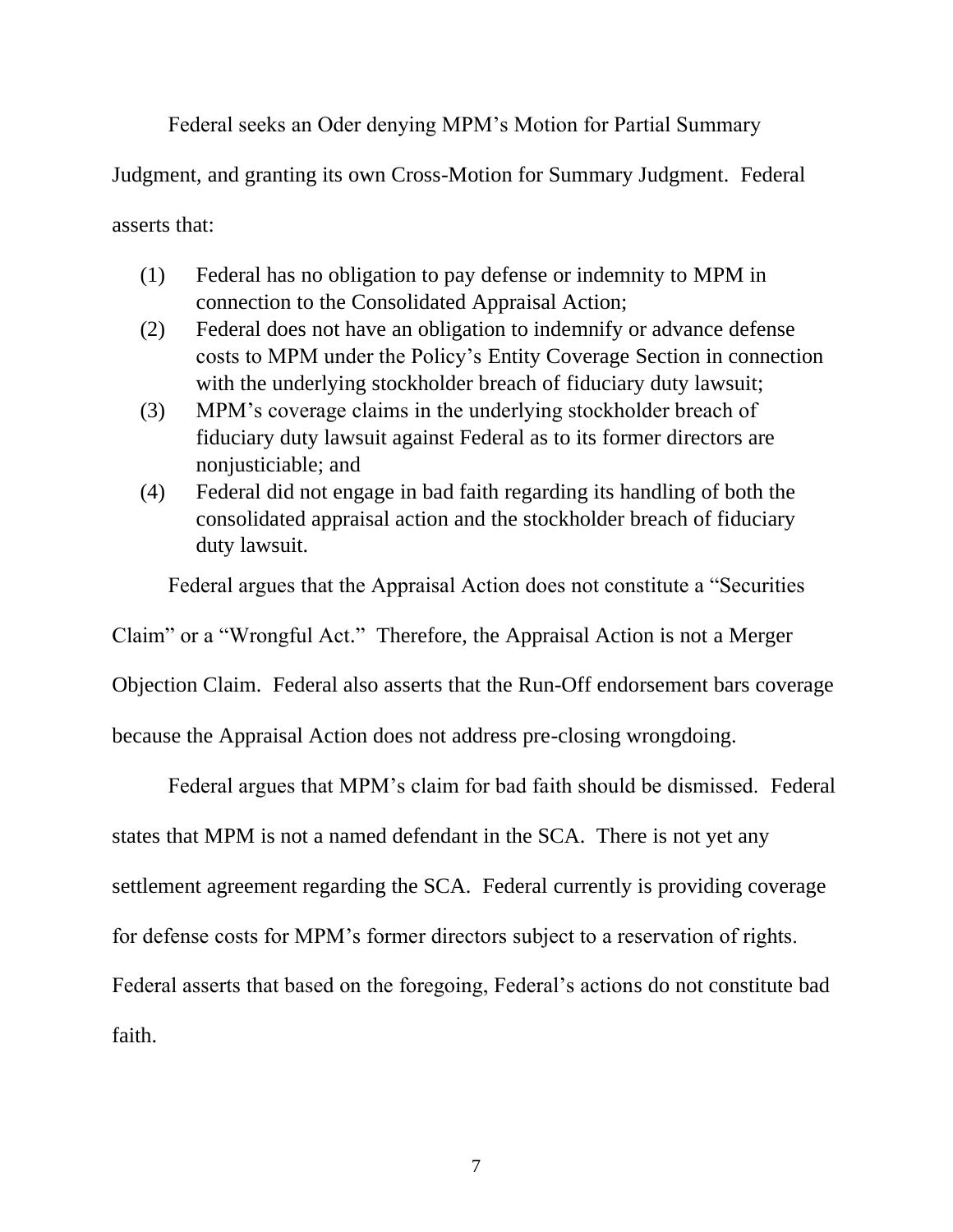#### *Coverage for Appraisal Action*

In November 2018, certain stockholders sent appraisal demands to MPM under Title 8, Section 262 of Delaware's General Corporation Law. On February 8, 2019, prior to the effective date of the Merger Agreement, a beneficial holder of MPM common stock filed a verified complaint against MPM for inspection of books and records under Title 8, Section 220, of the Delaware General Corporation Law.

The Merger became effective on May 15, 2019. In July 2019, MPM began filing actions in the underlying litigation, including the Appraisal Action.

Subsequently, Federal denied coverage for the Appraisal Action on the basis that because "appraisal actions merely seek to assert the shareholder's statutory right to appraisal and do not allege a Wrongful Act against the Insured, the appraisal actions do not trigger coverage under the Policy."

The dispositive question in this Superior Court case is whether the Appraisal Action is a claim for a Wrongful Act.

The Policy defines "Securities Claim" as a "Claim:"

- (A) against an **Insured** for a violation of any United States securities law, but solely in connection with the securities of an **Organization**;
- (B) against an **Insured** for a common law cause of action, pled in tandem with, or in lieu of, any securities law violation described in Subsection (A) above and brought by:
	- (1) a securityholder of an **Organization** with respect to his interest in the securities of such **Organization**; or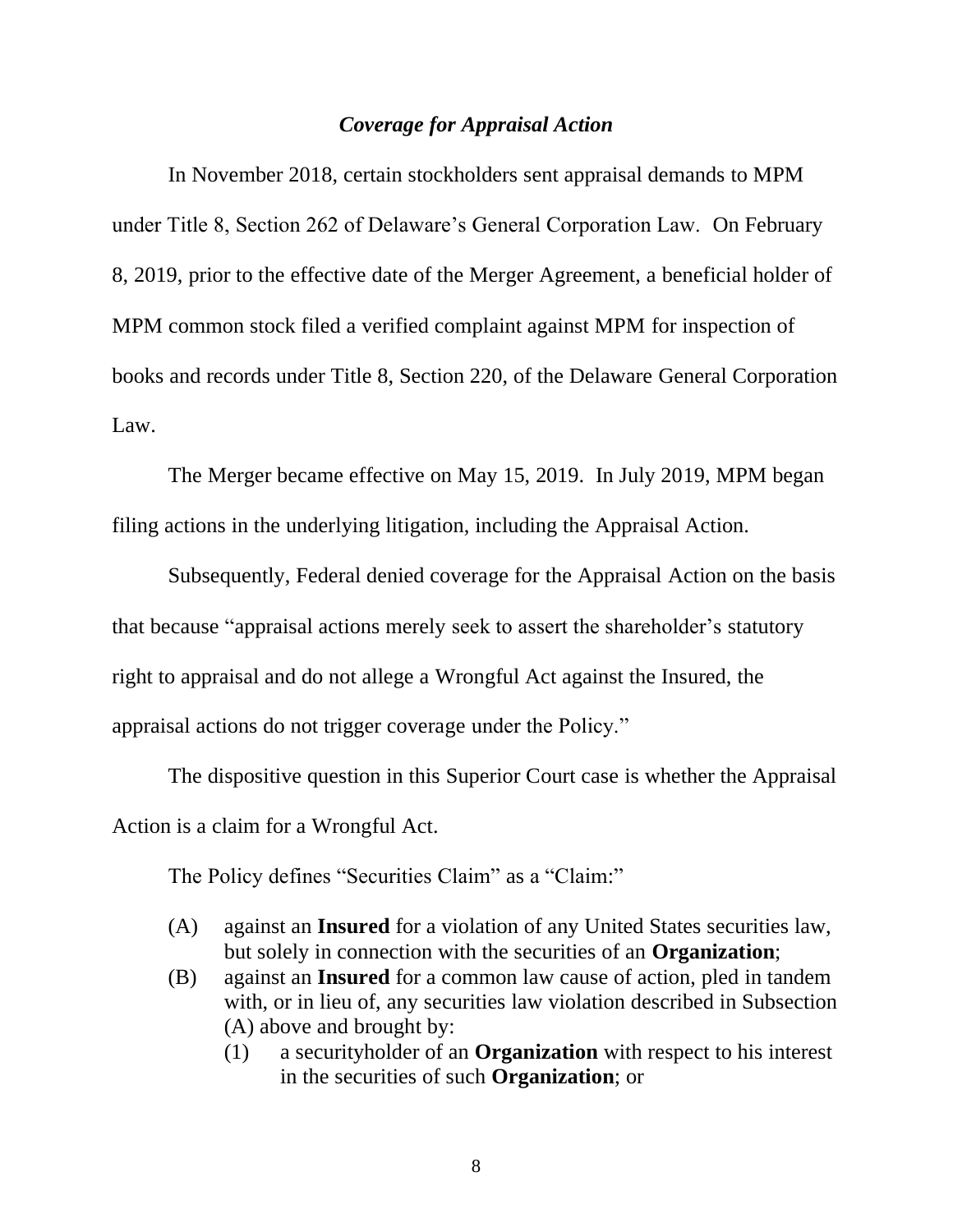- (2) any person or entity in connection with the purchase, sale or offer to purchase or sell securities of an **Organization**; or
- (C) brought as a derivative action, on behalf of an **Organization** against an Insured **Person**, including an action brought by or on behalf of the **Organization** seeking to dismiss a derivative action that a committee of such **Organization's** Board of Directors has concluded is not in the best interest of the **Organization**.

The Policy also defines "Securities Claim" to include "Merger Objection

Claim." A Merger Objection Claim is:

a **Claim** based upon, arising from, or in consequence of any proposed or actual acquisition of an **Organization**, or of all or substantially all of the **Organization'**s assets by another entity, or the merger or consolidation of the **Organization** into or with another entity such that the **Organization** is not the surviving entity, or the obtaining by any person, entity or affiliated group of persons or entities of the right to elect, appoint or designate more than 50% of the directors, management committee members, or members of the management board of the **Organization,** or similar transaction.

Under the Policy, "Wrongful Act" means:

- (A) any error, misstatement, misleading statement, act, omission, neglect, or breach of duty committed, attempted or allegedly committee or attempted by: (1) an **Insured Person** in his capacity as such; or (2) for purposes of any coverage afforded under Insuring Clause (C), Entity Securities Coverage, by the **Organization**; or
- (B) any other matter claimed against an **Insured Person** solely by reason of serving in his capacity as such.

"An appraisal proceeding is a limited legislative remedy intended to provide

shareholders dissenting from a merger on grounds of inadequacy of the offering

price with a judicial determination of the intrinsic worth (fair value) of their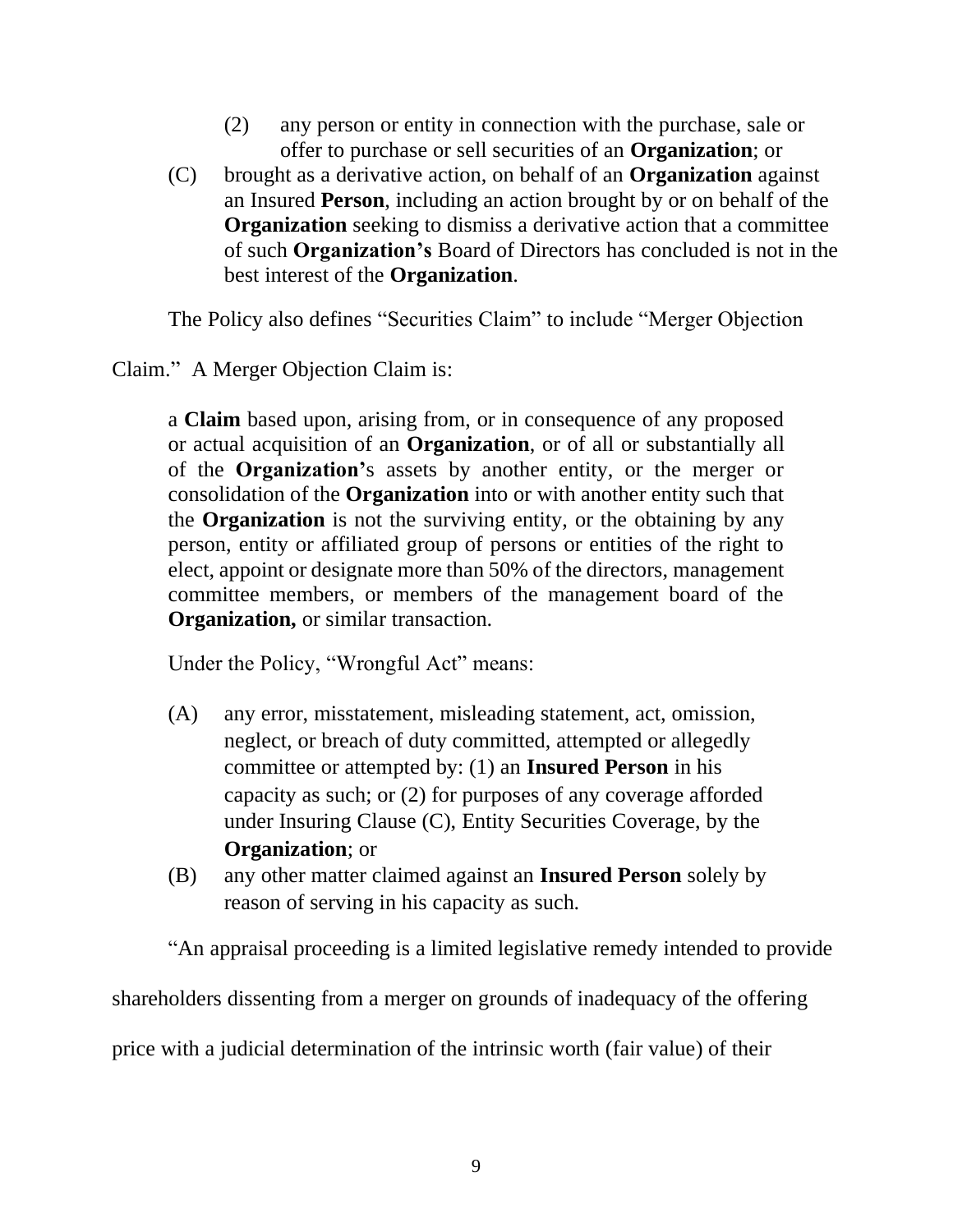shareholdings."<sup>9</sup> "A determination of fair value does not involve an inquiry into claims of wrongdoing in the merger." 10

In *In re Solera Ins. Coverage Appeals*, <sup>11</sup> the Delaware Supreme Court addressed whether an appraisal action constitutes a securities claim. The Supreme Court reasoned that a securities claim is "for any actual or alleged *violation* of any federal, state, or local statute, regulation, or rule or common law regulating securities, including but not limited to the purchase or sale of, or offer to purchase or sell, securities. ..."<sup>12</sup> The Supreme Court found that an appraisal action is not a securities claim because it does not involve a "violation" of law.<sup>13</sup>

We agree that the Appraisal Action is not a Securities Claim because it does not involve a "violation." We believe, as explained below, that this conclusion is compelled by the plain meaning of the word "violation," which involves some element of wrongdoing, even if done with an innocent state of mind. It is also compelled by section 262's historical background, its text, and by a long, unbroken line of cases that hold that an appraisal under section 262 is a remedy that does not involve a determination of wrongdoing. Rather, it is a remedy limited to the determination of the fair value of the dissenters' shares as of the effective date of the merger or consolidation.<sup>14</sup>

The Delaware General Assembly created the appraisal remedy to allow for

the sale of a corporation upon the consent of a majority of its stockholders, rather

<sup>9</sup> *Cede & Co. v. Technicolor, Inc*., 542 A.2d 1182, 1186 (Del. 1988).

<sup>10</sup> *Id*. at 1189.

<sup>11</sup> 240 A.3d 1121 (Del. 2020).

<sup>12</sup> *Id.* at 1130–31 (emphasis added).

<sup>13</sup> *Id*. at 1134.

 $^{14}$  *Id.*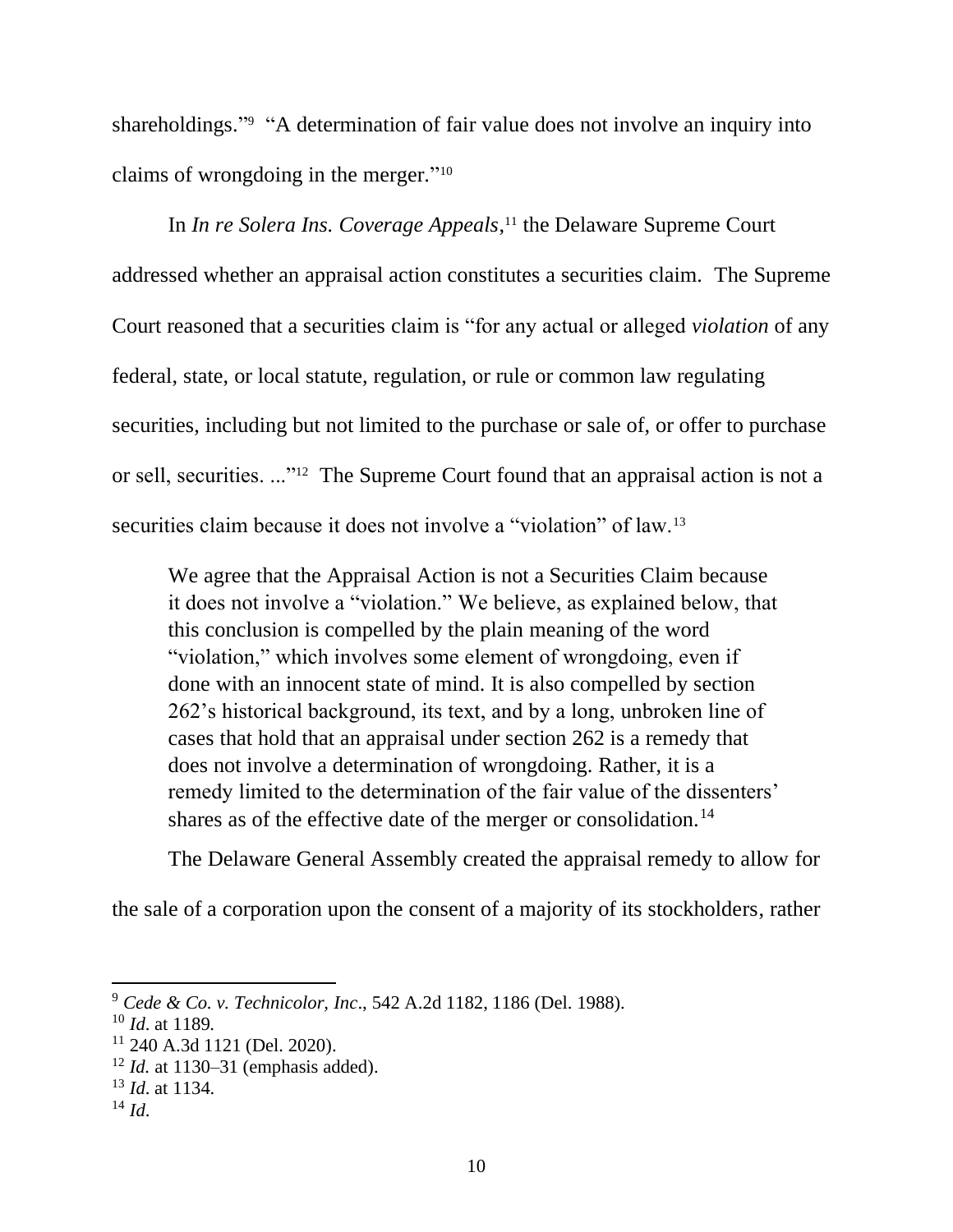than necessitating unanimous approval. 15 Thus, "an appraisal is entirely a creature of statute."<sup>16</sup>

In *Jarden, LLC v. ACE American Insurance Company*, <sup>17</sup> this Court specifically addressed whether an appraisal action is *for* a wrongful act. The Court held that the conclusion—that an appraisal action is not *for* a wrongful act—is a logical extension of *Solera*. The Court reiterated that an appraisal action is a creature of statute. An appraisal action is "neutral in nature" and does not seek redress or relief in response to any corporate act.<sup>18</sup>

The Court finds that the reasoning articulated in *Jarden* controls. The Appraisal Action is not a claim for a Wrongful Act. The Appraisal Action does not seek redress or reprisal for any wrongful conduct by MPM.

MPM is seeking coverage for alleged wrongdoing by its directors in connection with MPM's merger negotiations. As in *Jarden*, MPM relies on a broad interpretation of the term Wrongful Act to encompass the underlying "complainedof process." "Although evidence of a flawed negotiation process generally is admissible in an appraisal proceeding, that evidence is relevant to what weight, if any, the Court accords the negotiated merger price."<sup>19</sup> It is not required that an

 $^{15}$  *Id.* 

<sup>16</sup> *Id.*

<sup>17</sup> 2021 WL 3280495 (Del. Super.), *aff'd sub nom. Jarden LL, v. Ace American Ins. Co., et al.*, 2022 WL 618962 (Del.).

<sup>18</sup> *Id*. at 5.

<sup>19</sup> *Id*. at 6.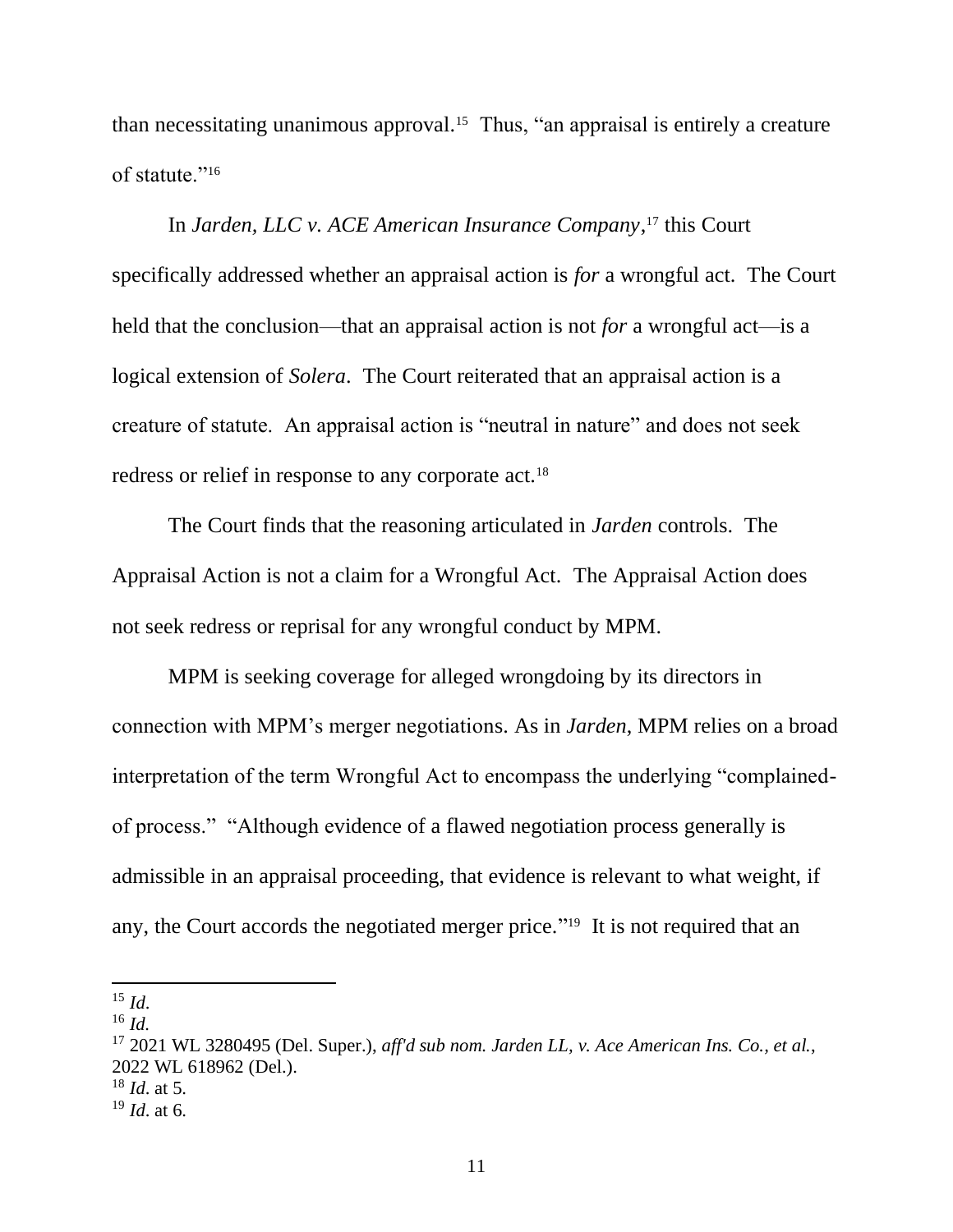appraisal petitioner plead or establish a flawed process in order to seek an appraisal.<sup>20</sup>

Therefore, the Court finds that Federal is not obligated to reimburse or advance MPM's attorneys' fees and costs incurred in defense of the Appraisal Action. MPM's Motion for Summary Judgement is granted on this issue. Federal's Cross-Motion for Summary Judgment is denied. The Court need not address coverage issues relating to the Policy's Run-Off Endorsement.

## *Entity Liability Coverage*

MPM has not made a claim for entity liability coverage under the insuring agreement. The Court finds that the Appraisal Action is not a covered claim. Therefore, the issue of Entity Liability Coverage is moot.

## *Coverage for Frank Funds SCA Litigation*

The Appraisal Action was filed on July 3, 2019 and consolidated on August 14, 2019. The Frank Funds SCA was filed on February 25, 2020—seventeen months after the Appraisal Action.

Federal currently is providing coverage for MPM's former directors regarding the Frank Funds SCA, subject to reservation of rights. Federal has advanced defense costs incurred by the Insured Persons backdated to the date on which the SCA was tendered. MPM is not a named defendant in the SCA action*.*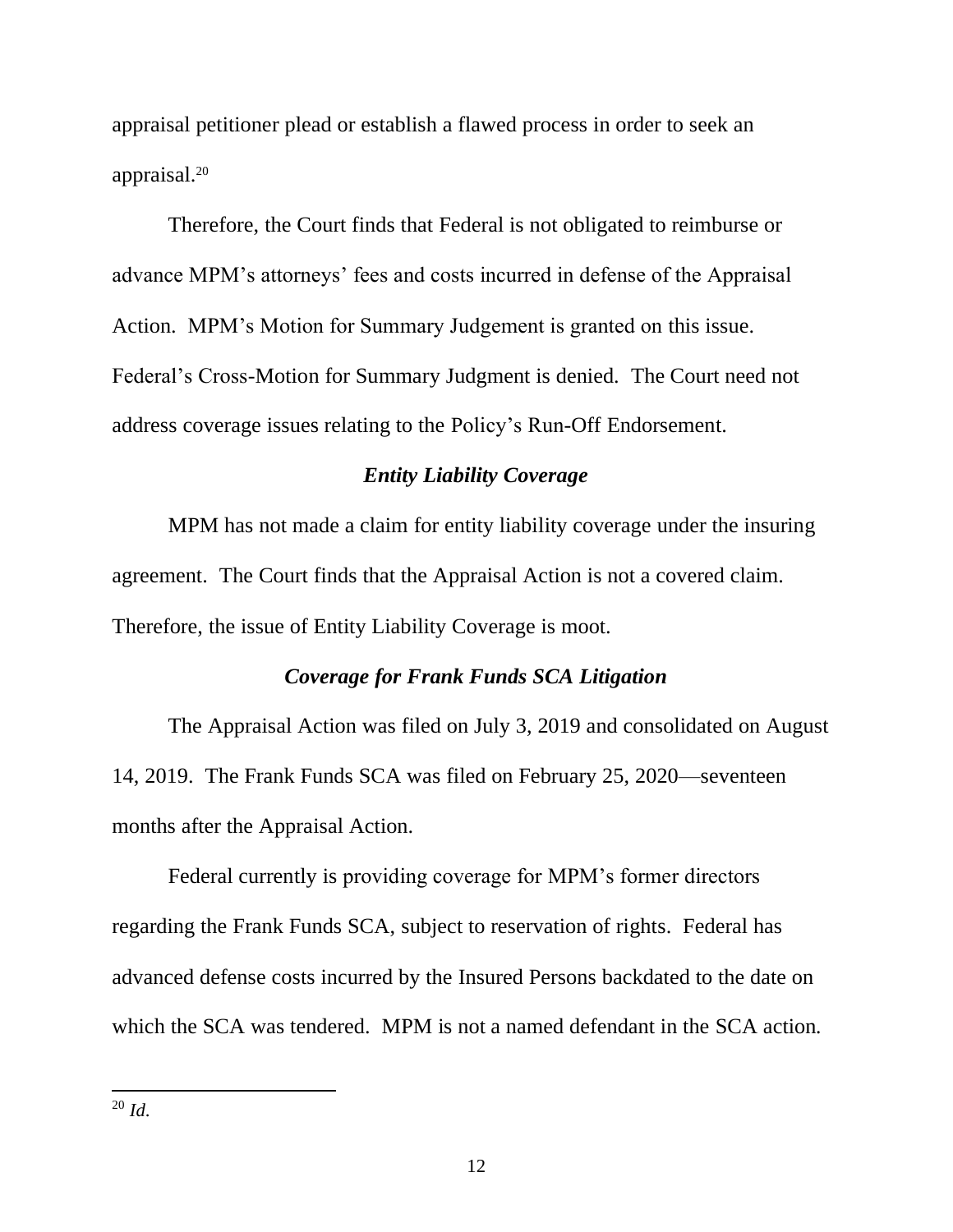The Court finds that questions of fact remain. Under the "Larger Settlement Rule," "responsibility for any portion of a settlement should be allocated away from the insured party only if the acts of the uninsured party are determined to have increased the settlement."<sup>21</sup> Determining whether the acts of the insured party have increased the settlement is a question of fact. Further, "all expenses reasonably necessary to conduct the defense are covered, whether or not they have an ancillary benefit to the insured."<sup>22</sup> Whether the fees are "reasonably necessary" to minimize litigation expenses and develop strategies for subsequent SCA litigation, presents genuine issues of material fact or a need for clarification.<sup>23</sup>

The Court finds that questions of fact prevent finding as a matter of law that MPM's coverage claims regarding former director are not justiciable at this time. MPM's Motion for Summary Judgment as to coverage for MPM's former directors is denied.

For purposes of clarity, the Court reiterates that MPM is not a named defendant in the Frank Funds SCA litigation. Therefore, Federal has no duty to advance, defend, or indemnify costs for MPM. This ruling only addresses coverage for MPM's former directors.

<sup>21</sup> *RSUI Indem. Co. v. Murdock*, 248 A.3d 887, 909 (Del. 2021)(quoting *Nordstrom, Inc. v. Chubb & Son, Inc.*, 54 F.3d 1424, 1432 (9th Cir. 1995))(internal citations omitted).

<sup>22</sup> *Northrop Grumman Innovation Sys., Inc. v. Zurich Am. Ins. Co.*, 2021 WL 347015, at \*12 (Del. Super.).

<sup>23</sup> *Id.*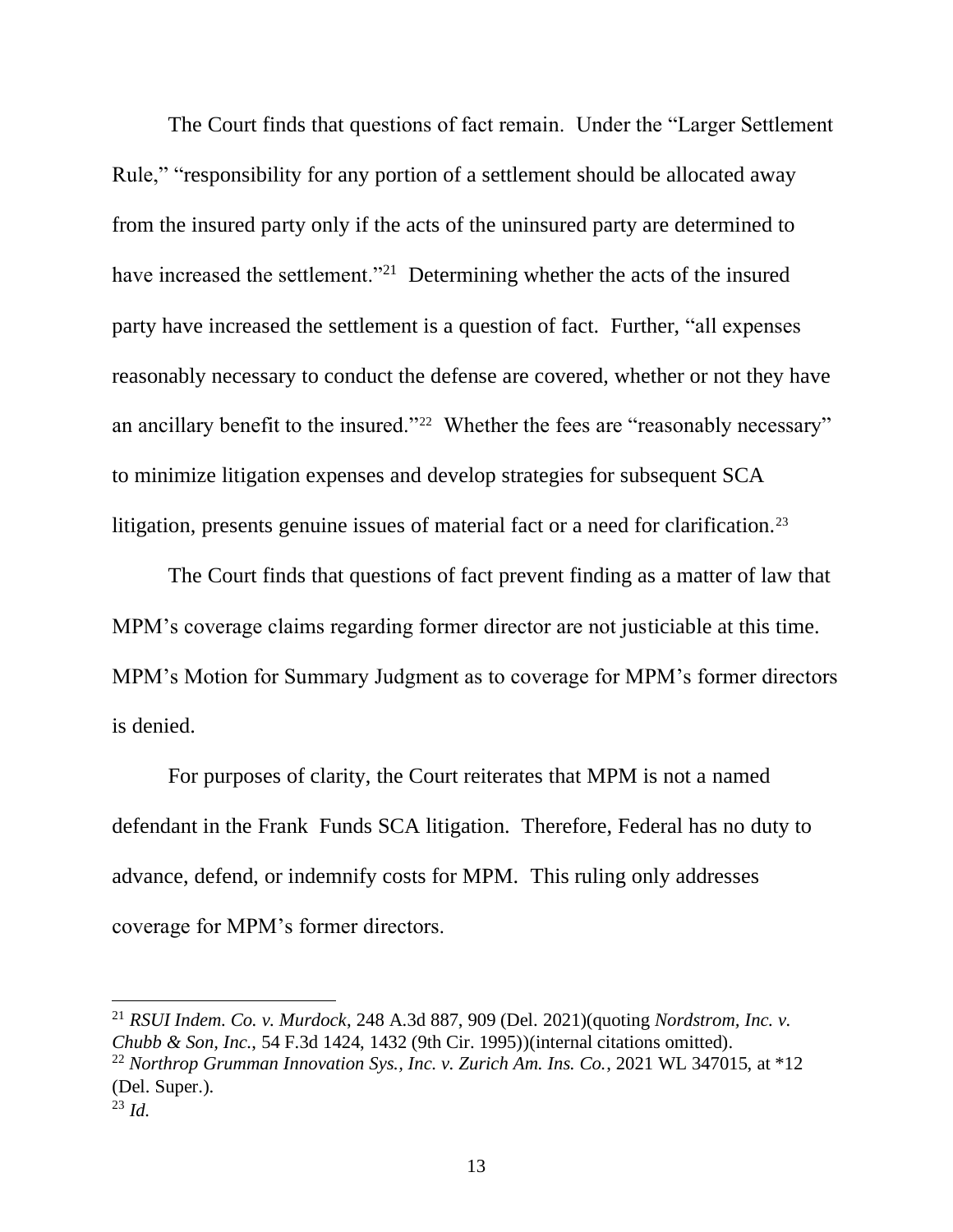### *Bad Faith Claims*

Bad-faith claims involve issues of fact. MPM asserts that "[i]In order to establish 'bad-faith' the plaintiff must show that the insurer's refusal to honor its contractual obligation was clearly without any reasonable justification."<sup>24</sup> Thus, "[t]he ultimate question is whether at the time the insurer denied liability, there existed a set of facts or circumstances known to the insurer which created a bona fide dispute and therefore a meritorious defense to the insurer's liability" 25

MPM argues that Federal denied coverage for the Frank Funds SCA without reasonable justification, and failed to timely and adequately investigate the claim. Although Federal subsequently retracted its denial—and then provided coverage, MPM asserts that it is entitled to further develop facts pertaining to the alleged "wrongful denial."

MPM further argues that it is entitled to develop facts surrounding the investigation and consideration of coverage for the Appraisal Action. MPM states that discovery is necessary to determine whether Federal complied with its duty of good faith and fair dealing.

The Court finds that questions of fact prevent summary judgment. Federal's cross-motion to dismiss MPM's bad faith claim is denied.

<sup>24</sup> *Casson v. Nationwide Ins. Co.,* 455 A.2d 361, 369 (Del. Super.).

 $^{25}$  *Id*.